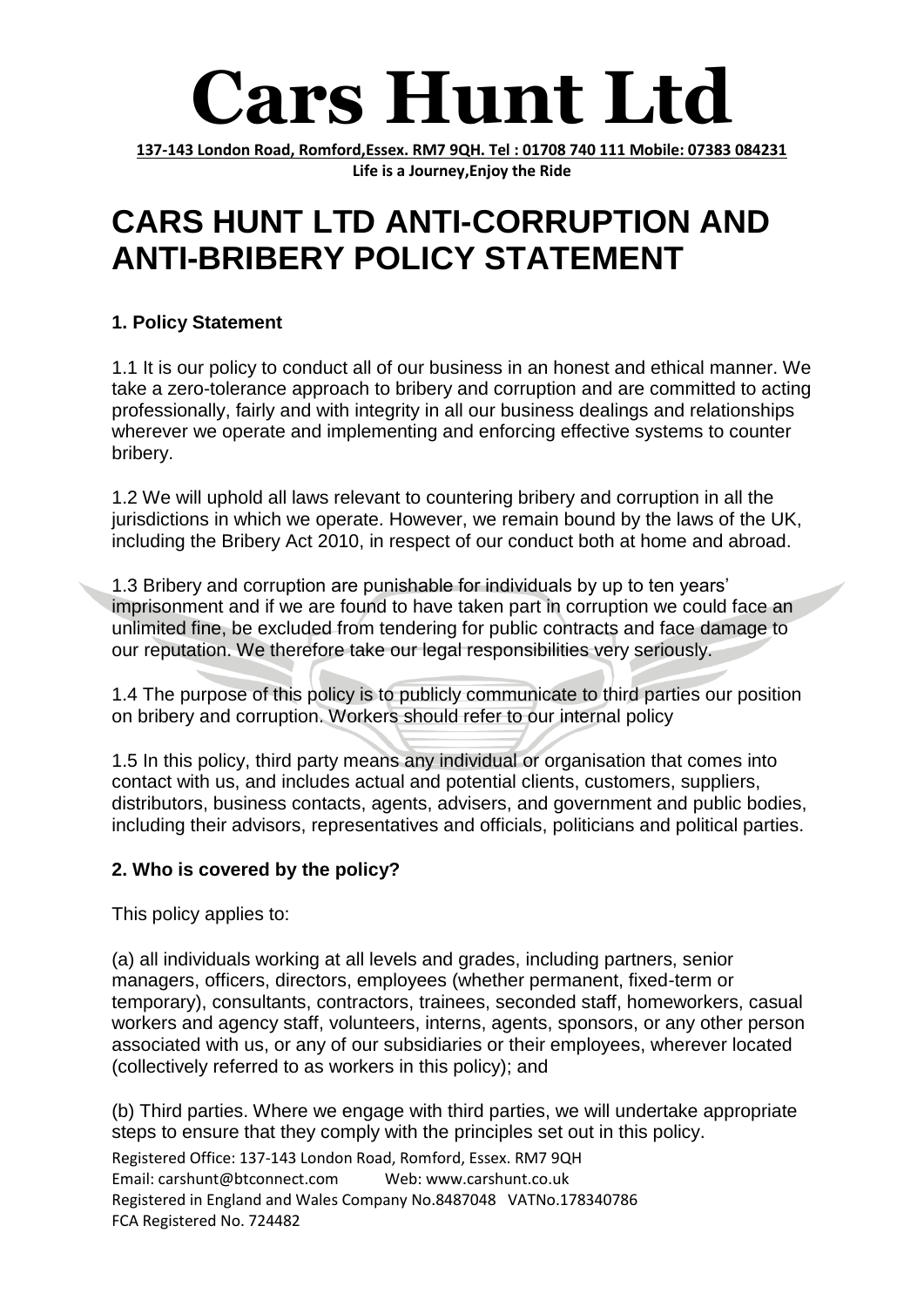## **Cars Hunt Ltd**

**137-143 London Road, Romford,Essex. RM7 9QH. Tel : 01708 740 111 Mobile: 07383 084231 Life is a Journey,Enjoy the Ride**

#### **3. What are bribery and corruption?**

Corruption is the misuse of office or power for private gain. A bribe is an inducement or reward offered, promised or provided in order to gain any commercial, contractual, regulatory or personal advantage.

#### **4. The SRA's position on bribery**

4.1 As well as complying with Bribery Act 2010, we also have regulations that we need to follow, which are set out in the SRA Code of Conduct 2011.

4.2 The SRA Code of Conduct sets out the standards and requirements it expects us to achieve and observe, for the benefit of our clients and in the public interest.

#### **5. What is not acceptable?**

We do not (nor do we procure someone) to:

(a) give, promise to give, or offer, a payment, gift or hospitality with the expectation or hope that a business advantage will be received, or to reward a business advantage already given;

(b) give, promise to give, or offer, a payment, gift or hospitality to a government official, agent or representative to "facilitate" or expedite a routine procedure;

(c) accept payment from a third party that we know or suspect is offered with the expectation that it will obtain a business advantage for them;

(d) accept a gift or hospitality from a third party if we know or suspect that it is offered or provided with an expectation that a business advantage will be provided by us in return;

(e) threaten or retaliate against another worker who has refused to commit a bribery offence or who has raised concerns under this policy; or

(f) engage in any activity that might lead to a breach of this policy.

#### **6. Facilitation payments and kickbacks**

6.1 We do not make, and will not accept, facilitation payments or "kickbacks" of any kind. Facilitation payments are typically small, unofficial payments made to secure or expedite a routine government action by a government official.

Registered Office: 137-143 London Road, Romford, Essex. RM7 9QH Email: carshunt@btconnect.com Web: www.carshunt.co.uk Registered in England and Wales Company No.8487048 VATNo.178340786 FCA Registered No. 724482